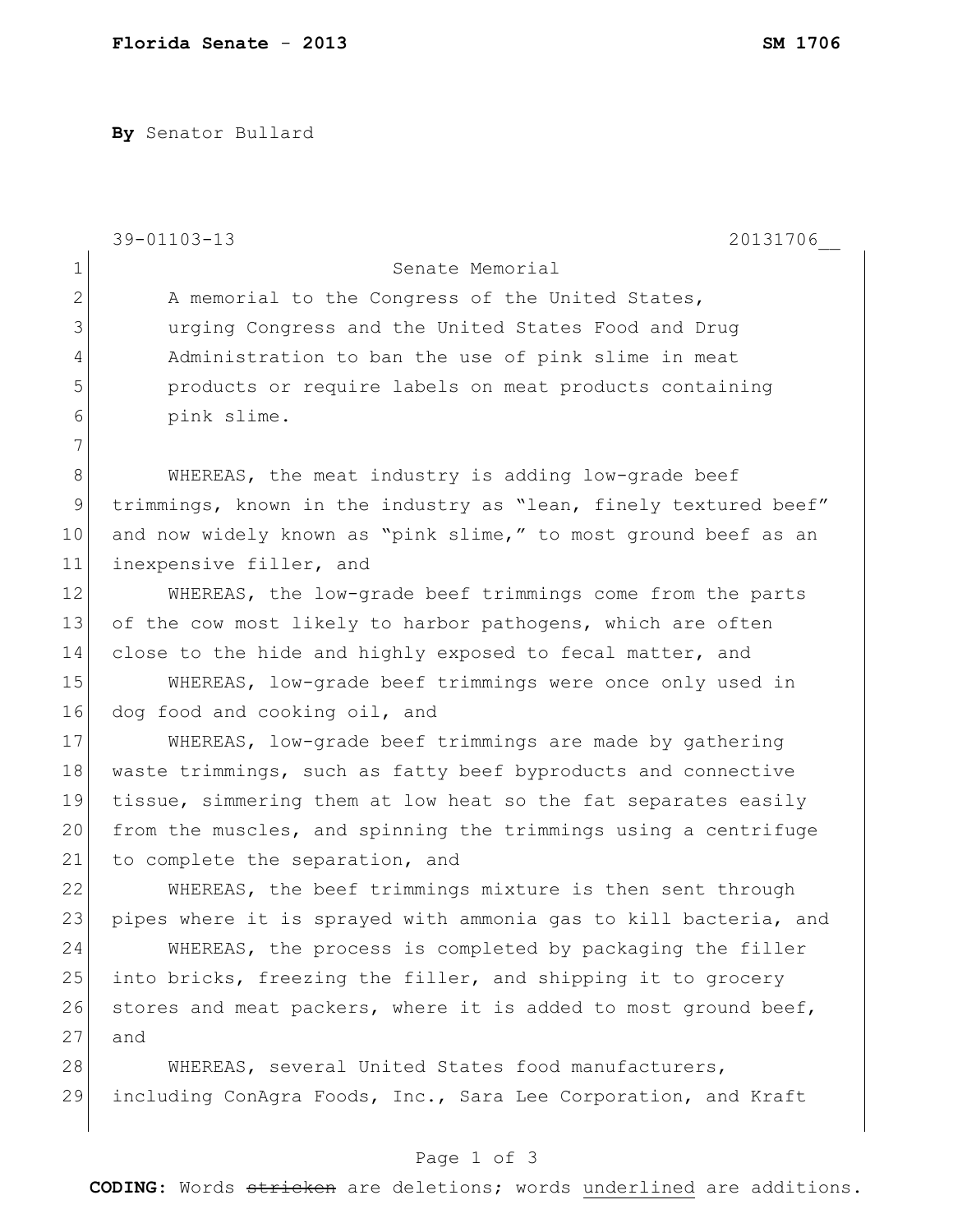39-01103-13 20131706\_\_ Foods, Inc., publicly stated in 2012 that they do not use "pink 31 slime" in their meat products, and WHEREAS, Costco Wholesale Corporation, Publix, Whole Foods Market, and H-E-B also announced in 2012 that they do not sell meat products containing the low-grade-ammonia-treated filler, and WHEREAS, Safeway, SUPERVALU, Kroger, and Food Lion announced that they will no longer carry meat products containing "pink slime" due to customer concerns, and 39 WHEREAS, McDonalds, Taco Bell, and Burger King announced 40 that their meat products will no longer contain "pink slime," and WHEREAS, the United States Department of Agriculture announced in March 2012 that, beginning in fall 2012, the United States National School Lunch Program will allow participating 45 school districts to decide whether to purchase ground beef 46 containing "pink slime," and WHEREAS, the United States Department of Agriculture announced in April 2012 that it agreed to allow voluntary labeling of meat products containing low-grade beef trimmings, and WHEREAS, the United States Department of Agriculture has 52 never required, and currently does not require, the labeling of meat products containing low-grade beef trimmings or "pink 54 slime," NOW, THEREFORE, 56 Be It Resolved by the Legislature of the State of Florida: 58 That the Congress of the United States, the United States

## Page 2 of 3

**CODING**: Words stricken are deletions; words underlined are additions.